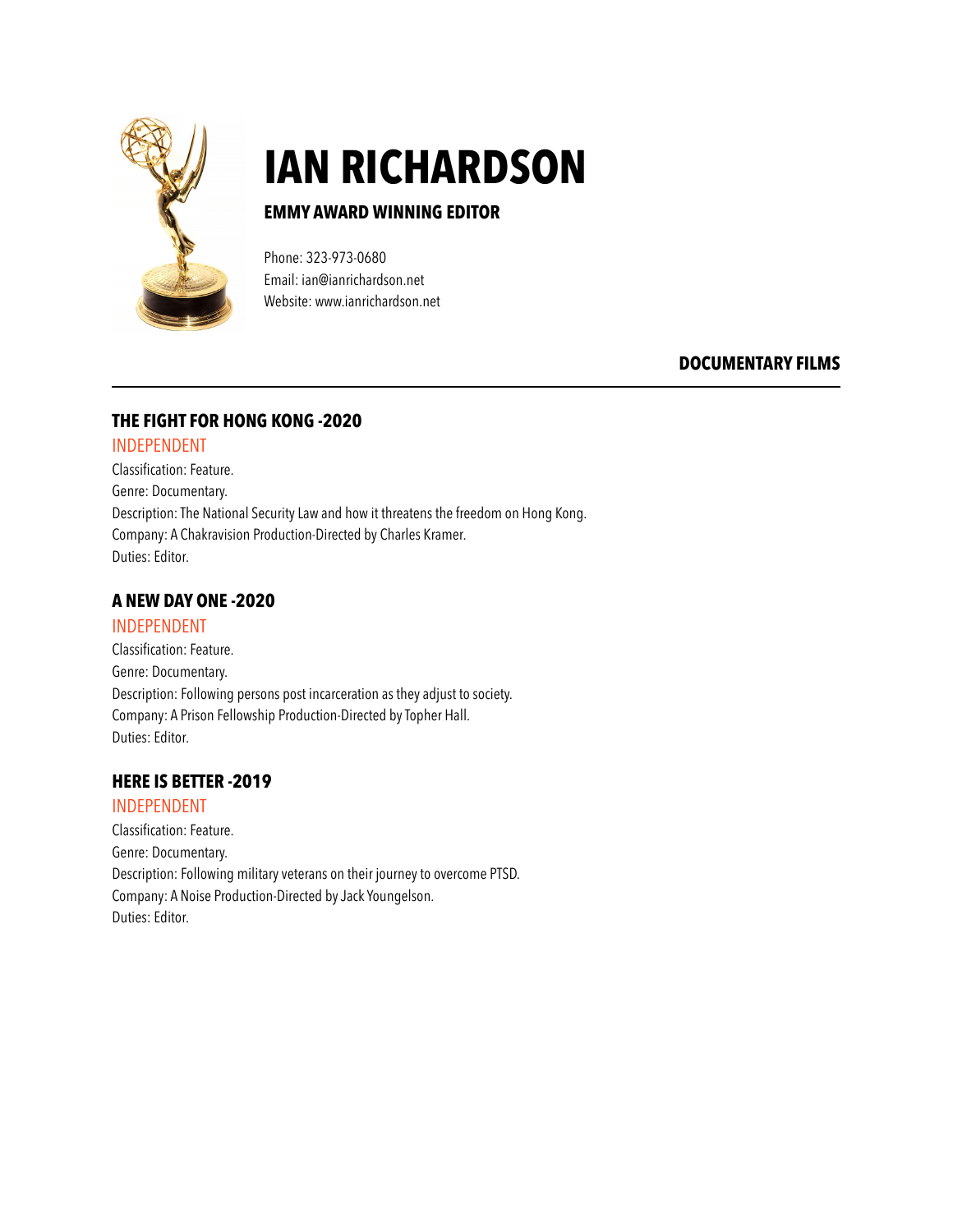#### **TOUGH SHIT -2022**

#### THE SCIENCE CHANNEL

Classification: Series. Genre: Reality. Description: Profiling the individuals that work as emergency divers in the sewage industry. Company: An Anomoly Entertainment Production. Duties: One of several editors contributing to multiple episodes.

#### **HOW AMERICA WORKS WITH MIKE ROWE -2022**

#### FOX BUSINESS

Classification: Series. Genre: Reality. Description: Showcasing the individuals that work round the clock to keep our infrastructure in working order. Company: A Warm Springs Production. Duties: One of several editors contributing to multiple episodes.

#### **THE QUEEN OF VERSAILLES -2022**

#### DISCOVERY+

Classification: Series. Genre: Reality. Description: Westgate Resorts founder built an 85,000 square foot home. Company: An Ample Entertainment Production. Duties: One of several editors contributing to multiple episodes.

# **THE LOST GOLD OF THE AZTECS -2021**

#### **HISTORY**

Classification: Series. Genre: Reality. Description: Three families search for Montezuma's treasure. Company: An American Chainsaws Production. Duties: One of several editors contributing to multiple episodes.

# **OUTLAST -2021**

#### **NETFLIX**

Classification: Series. Genre: Reality. Description: A raw survival competition series that test group dynamics in an extreme survival setting. Company: A Nomad Entertainment Production. Duties: One of several editors contributing to multiple episodes.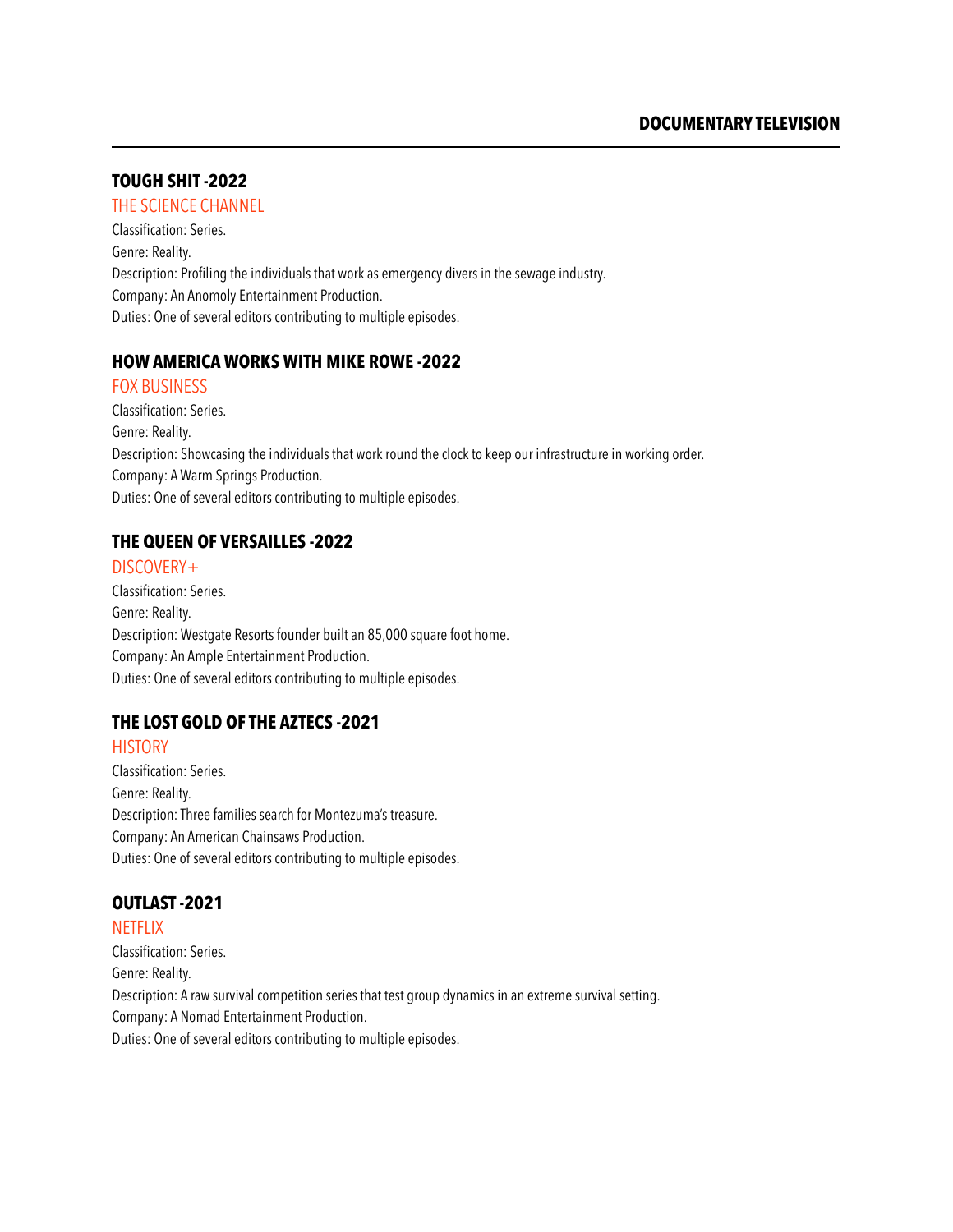#### **ALONE -2020**

#### **HISTORY**

Classification: Series. Genre: Reality. Description: The most intense survival series on television. Survive 100 days in the Arctic and win 1 million dollars. Company: An ITV America Production. Duties: One of several editors contributing to multiple episodes.

# **ALASKA PD -2019**

#### A&E

Classification: Series. Genre: Reality. Description: Documenting the Alaska State Police force and the challenges they face. Company: An Engel Entertainment Production. Duties: Pilot and lead editor for the series.

# **BOISE BOYS -2019**

#### **HGTV**

Classification: Series. Genre: Lifestyle. Description: Friends Luke and Clint take an unconventional approach to house flipping in their hometown of Boise, Idaho. Company: A High Noon Entertainment Production. Duties: One of several editors contributing to multiple episodes.

# **OUT THERE WITH JACK RANDAL -2018**

#### NATIONAL GEOGRAPHIC WILD

Classification: Series. Genre: Reality. Description: Follows Zoologist through the outback of Australia as he encounters exotic animals. Company: A Painless Television Production. Duties: One of several editors contributing to multiple episodes.

# **TRUE LIFE -2018**

MTV Classification: Series. Genre: Reality. Description: Follows up and coming rappers aspiring to be the next big star. Company: A Creature Films and Entertainment One co-production. Duties: One of several editors contributing to one episode.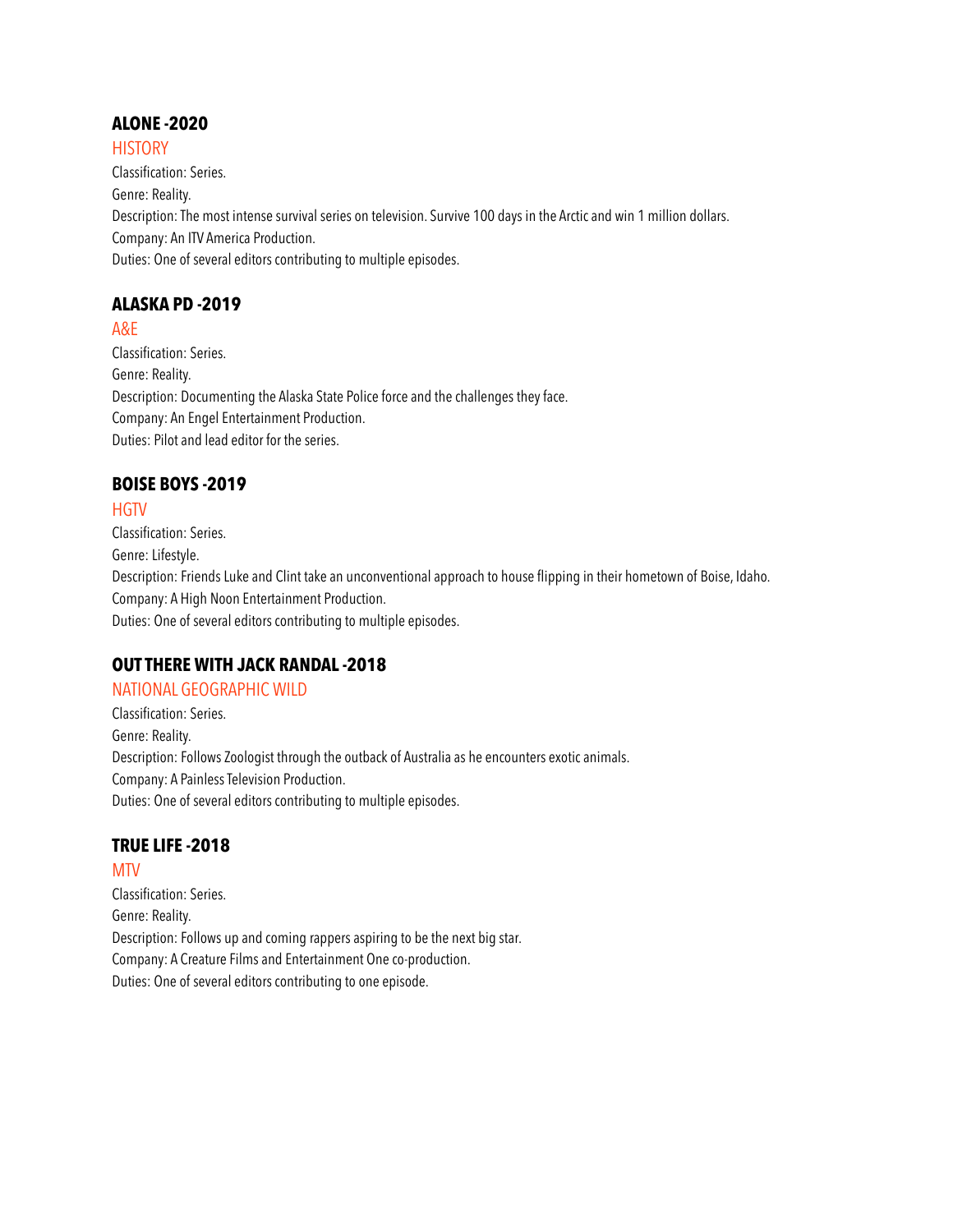# **BALL IN THE FAMILY -2018**

**FACEBOOK** Classification: Series. Genre: Reality. Description: Follows parent, coach and manager LaVar Ball's life and his children's basketball careers. Company: Bunim Murray Productions. Duties: One of several editors contributing to one episode.

# **WICKED TUNA -2018**

#### NATIONAL GEOGRAPHIC

Classification: Series. Genre: Reality. Description: Fishermen in the North Atlantic battle each other to see who can catch the most tuna. Company: Pilgrim Media Group. Duties: Sole or contributing editor to three episodes.

# **LIFE BELOW ZERO -2013-2017**

# NATIONAL GEOGRAPHIC

Classification: Series. Genre: Reality. Description: Documenting people who live in the wilderness of Alaska and the unique challenges they face. Company: BBC Worldwide. Duties: Sole or contributing editor to over thirty seven episodes.

#### **BIKER BATTLEGROUND -2014**

#### **HISTORY**

Classification: Series. Genre: Reality. Description: Following five of the top motorcycle designers. Company: BBC Worldwide. Duties: One of several editors contributing to multiple episodes.

# **GIRL GET YOUR MIND RIGHT -2013**

#### MTV

Classification: Series. Genre: Reality. Description: Author and Tionna Smalls helps young women improve their relationship problems. Company: Digavision. Duties: One of several editors contributing to multiple episodes.



Primetime Emmy Award Winner Outstanding Editing for an Unstructured Reality Program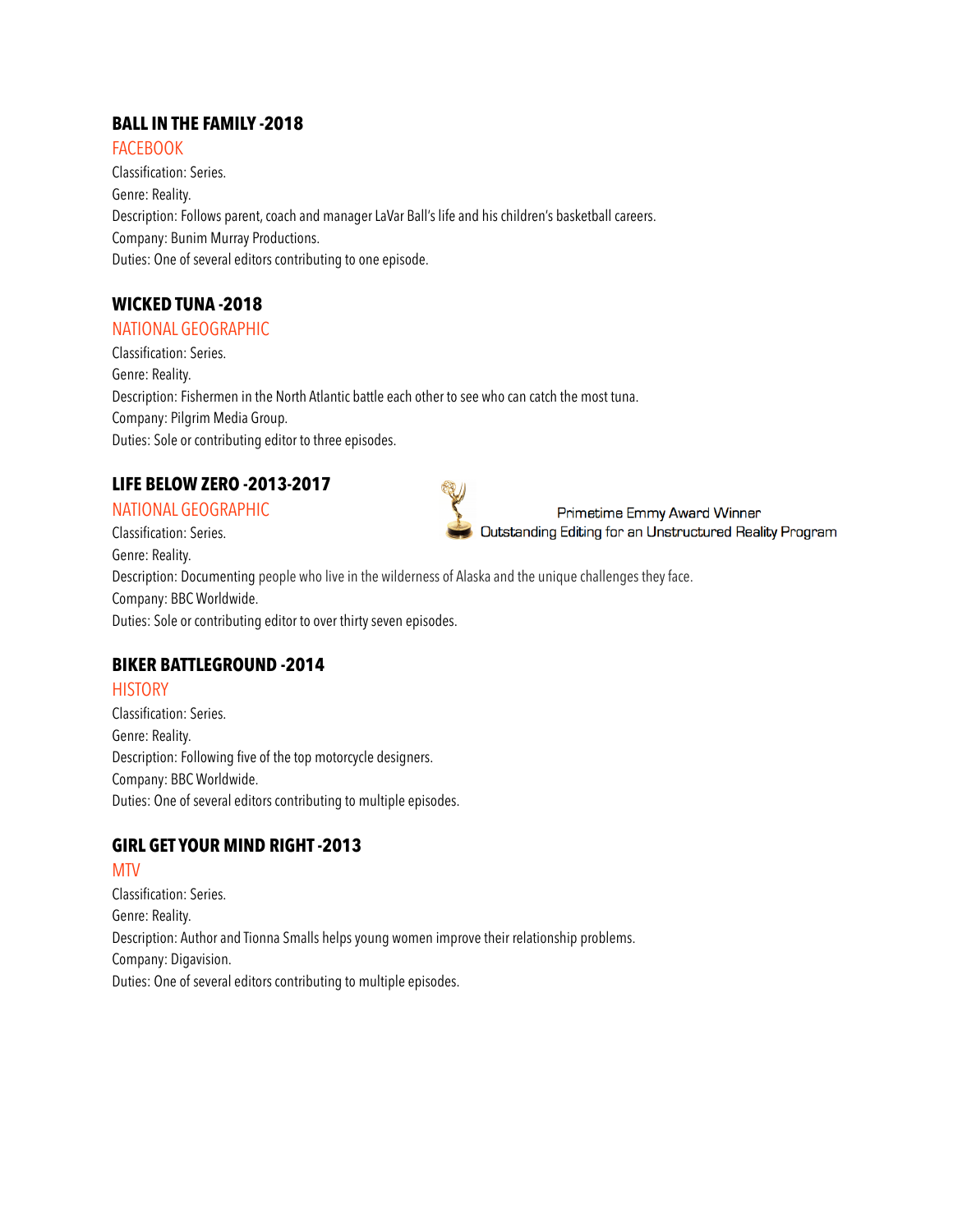#### **YOUR BLEEPED UP BRAIN -2013**

 $H<sub>2</sub>$ 

Classification: Series. Genre: Documentary. Description: Documenting the effect optical illusions have had on influential historical decisions. Company: Red Marble Media. Duties: Sole editor for two episodes.

# **SPOILED ROTTEN PETS -2012**

# NATIONAL GEOGRAPHIC WILD

Classification: Series. Genre: Reality. Description: Pod driven series about spoiled pets and their eccentric owners. Company: Picture This Television. Duties: Sole editor for several pods across multiple episodes.

# **MADE -2012**

#### MTV

Classification: Series. Genre: Reality. Description: Following teens as their "made" coach helps them realize their dreams. Company: Viacom. Duties: One of two editors for two episodes.

# **FIGHT FACTORY -2012**

#### NUVO TV

Classification: Series. Genre: Reality. Description: Sports series documenting the professional mixed martial arts industry and it's fighters. Company: Moonshot Productions. Duties: Sole editor for two episodes.

# **TOP SPOT -2012**

**TRAVFI** Classification: Series. Genre: Lifestyle. Description: Vacationing families tour and then choose between three resorts. Company: Leopard Films. Duties: One of two editors for pilot episode.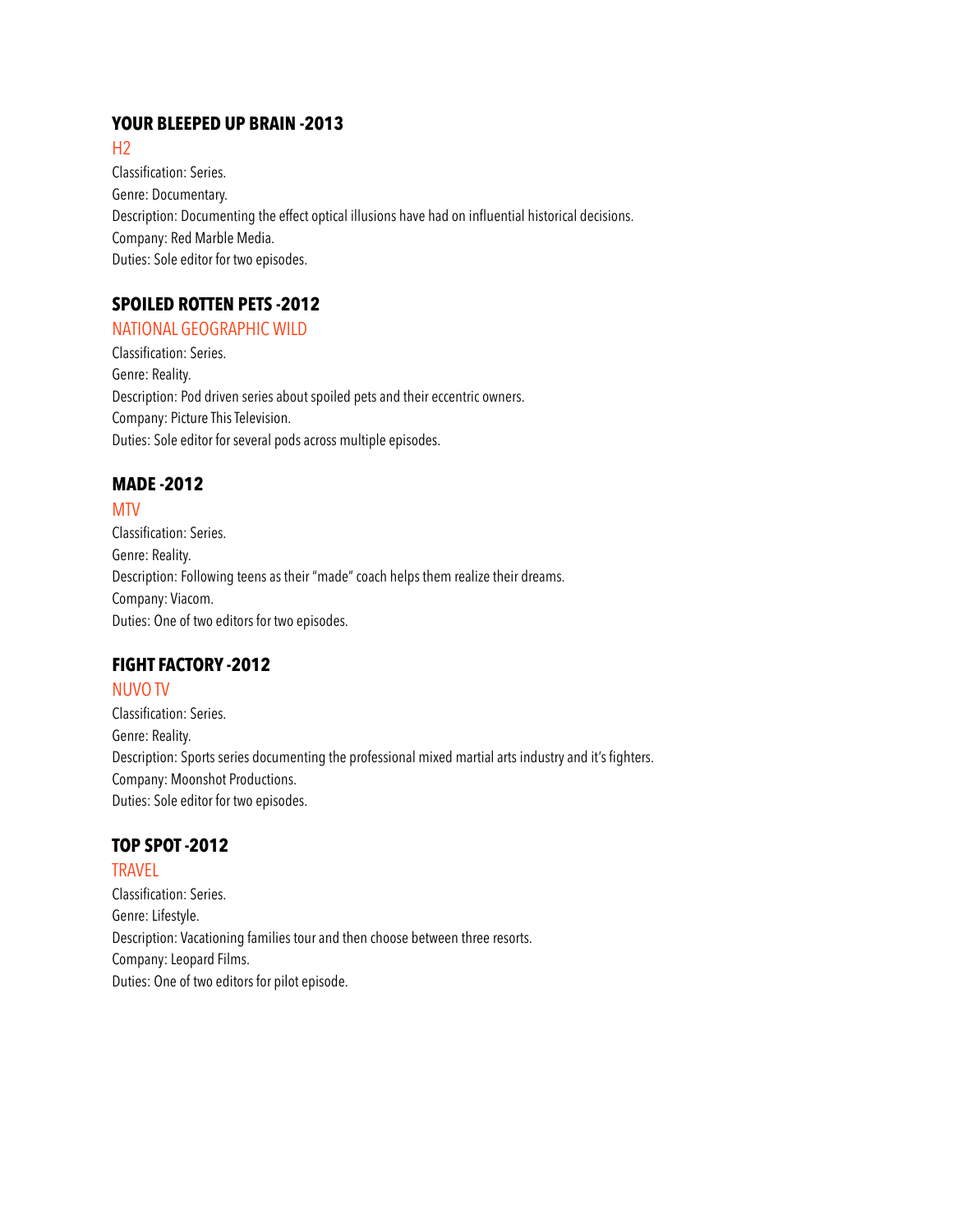# **SAVAGE U -2012**

**MTV** 

Classification: Series. Genre: Reality. Description: Sex columnist Dan Savage brings his brand of blunt advice to colleges across America. Company: Picture This Television. Duties: One of two editors for pilot episode.

# **STRONG ISLAND -2011**

VH1

Classification: Series. Genre: Reality. Description: A Long Island rap group struggles to balance family with the obligations of the music industry. Company: Roadside Entertainment. Duties: One of two editors for pilot episode.

# **WHY AM I STILL SINGLE -2011**

# VH1

Classification: Series. Genre: Reality. Description: Matchmaker Siggy Flicker rescues desperate singles from a life of loneliness. Company: Left/Right. Duties: One of two editors for one episode.

# **HOME BY NOVOGRATZ -2011**

# **HGTV**

Classification: Series. Genre: Lifestyle. Description: Husband and wife team Bob and Courtney Novogratz and their urban chic designs. Company: Left/Right. Duties: Sole editor for pilot and multiple episodes as season one.

# **IN SEARCH OF FOOD -2010**

# OVATION

Classification: Series. Genre: Documentary. Description: Examining the farm to table movement in cities across America. Company: Noise Productions. Duties: Additional editor for pilot episode.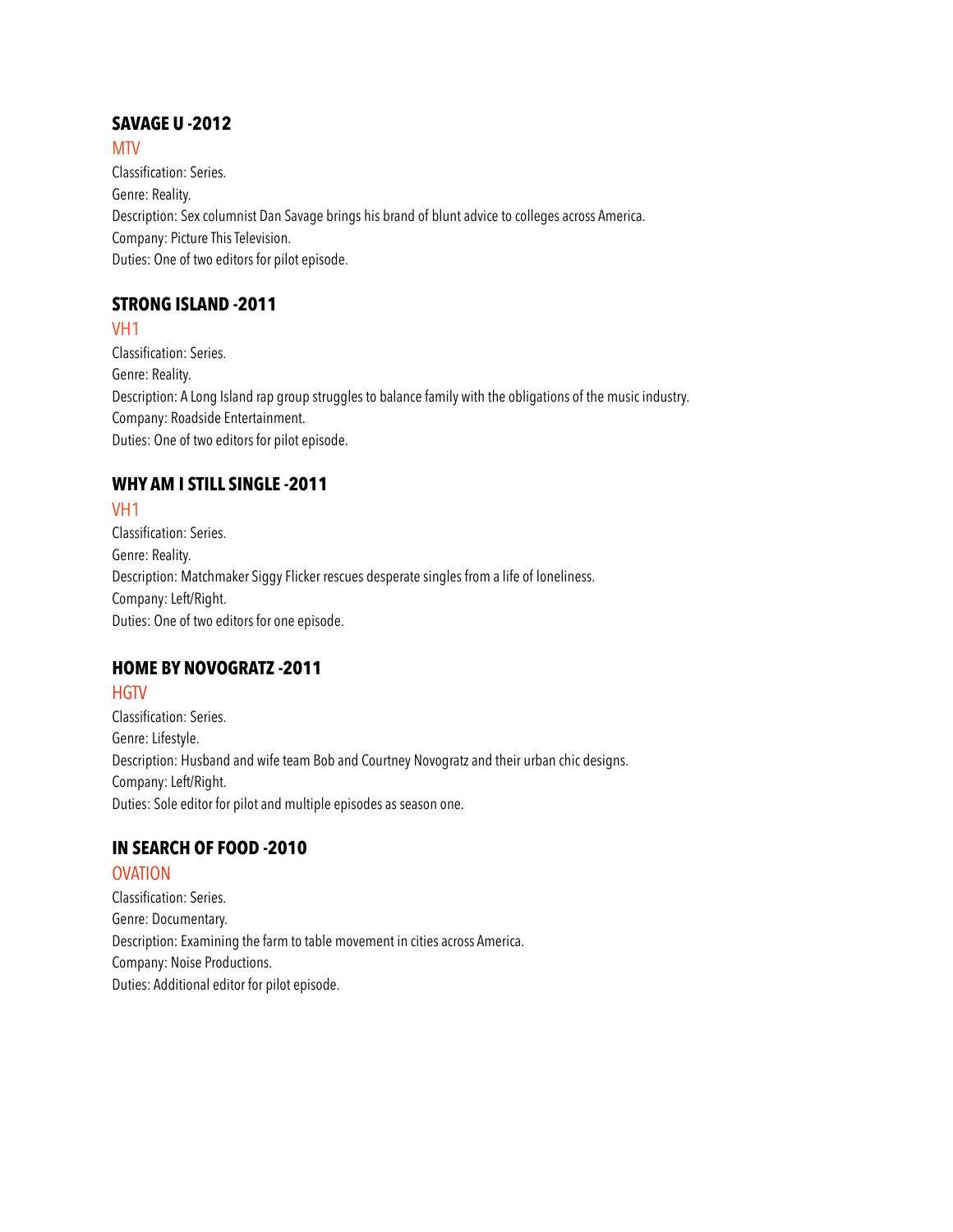# **MAN V FOOD -2010**

**TRAVEL** Classification: Series. Genre: Food. Description: Adam Richman takes on food challenges across America. Company: Sharp Entertainment. Duties: Additional editor for two episodes.

#### **HOME RULES -2010**

**HGTV** 

Classification: Series. Genre: Lifestyle. Description: Life coach Fran Harris counsels troubled families as her crew redesigns their home. Company: Leopard Films. Duties: Sole editor for two episodes.

#### **HOUSE HUNTERS INTERNATIONAL -2009**

# **HGTV**

Classification: Series. Genre: Lifestyle. Description: We follow homeowners as they shop for homes abroad. Company: Leopard Films. Duties: Sole editor for fourteen episodes.

#### **ANATOMY OF A CLOSET -2009**

#### OVATION

Classification: Special. Genre: Documentary. Description: Focusing on fashion iconography and fashion's effect on modern culture. Company: Teale/Edwards. Duties: Sole editor.

# **MOVING UP -2009**

TLC Classification: Series. Genre: Lifestyle. Description: Douglas Wilson follows homeowners as they begin the renovation process in their new home. Company: BBC. Duties: Sole editor for one episode.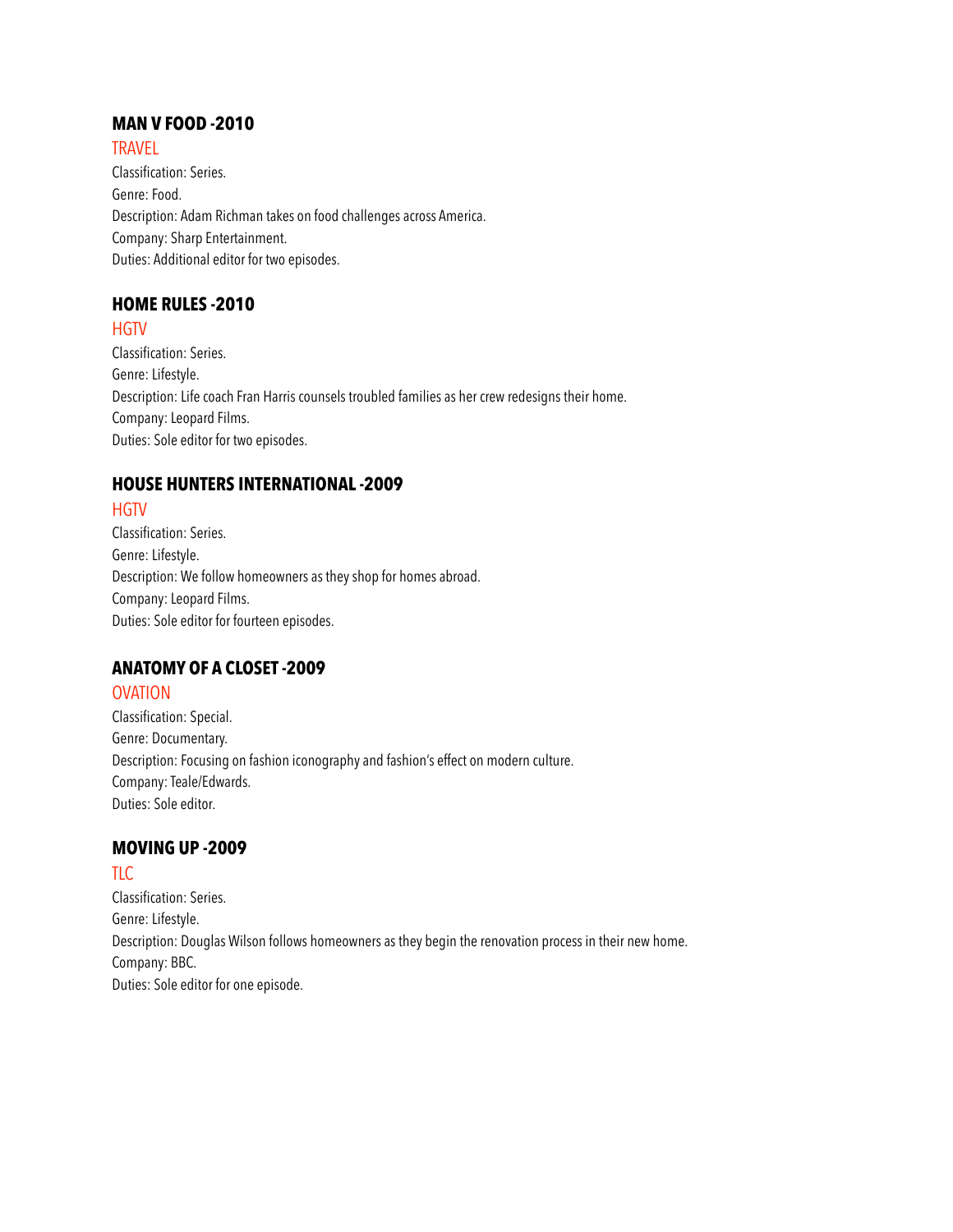#### **HELI-LOGGERS -2009**

#### TLC.

Classification: Series. Genre: Reality. Description: A "danger money" series that follows loggers in Canada that operate from helicopters. Company: World of Wonder. Duties: Sole editor for one episode.

# **WHO AM I -2008**

#### FOX

Classification: Special. Genre: Reality. Description: Shannon Elizabeth and George Wallace search for the secrets of their ancestry. Company: Freemantle Media. Duties: Additional editor.

#### **BOBBE SAYS -2008**

#### CARTOON NETWORK

Classification: Series. Genre: Hosted Viral Video Compilation. Description: A comedic special hosted by Bobb'E J. Thompson involving viral videos of bloopers. Company: Hallock Healey. Duties: Sole editor for pilot episode.

#### **SCARE TACTICS -2008**

# **SYFY**

Classification: Series. Genre: Hidden Camera. Description: Tracy Jordan hosts a hidden camera prank series that scares unsuspecting people. Company: Hallock Healey. Duties: Sole editor for five "pods" across multiple episodes.

# **BEHIND THE DRAMA -2008**

# TNT

Classification: Special. Genre: Documentary. Description: A behind the scenes look at the making of The Bourne Identity. Company: Gay Rosenthal Productions. Duties: One of three editors.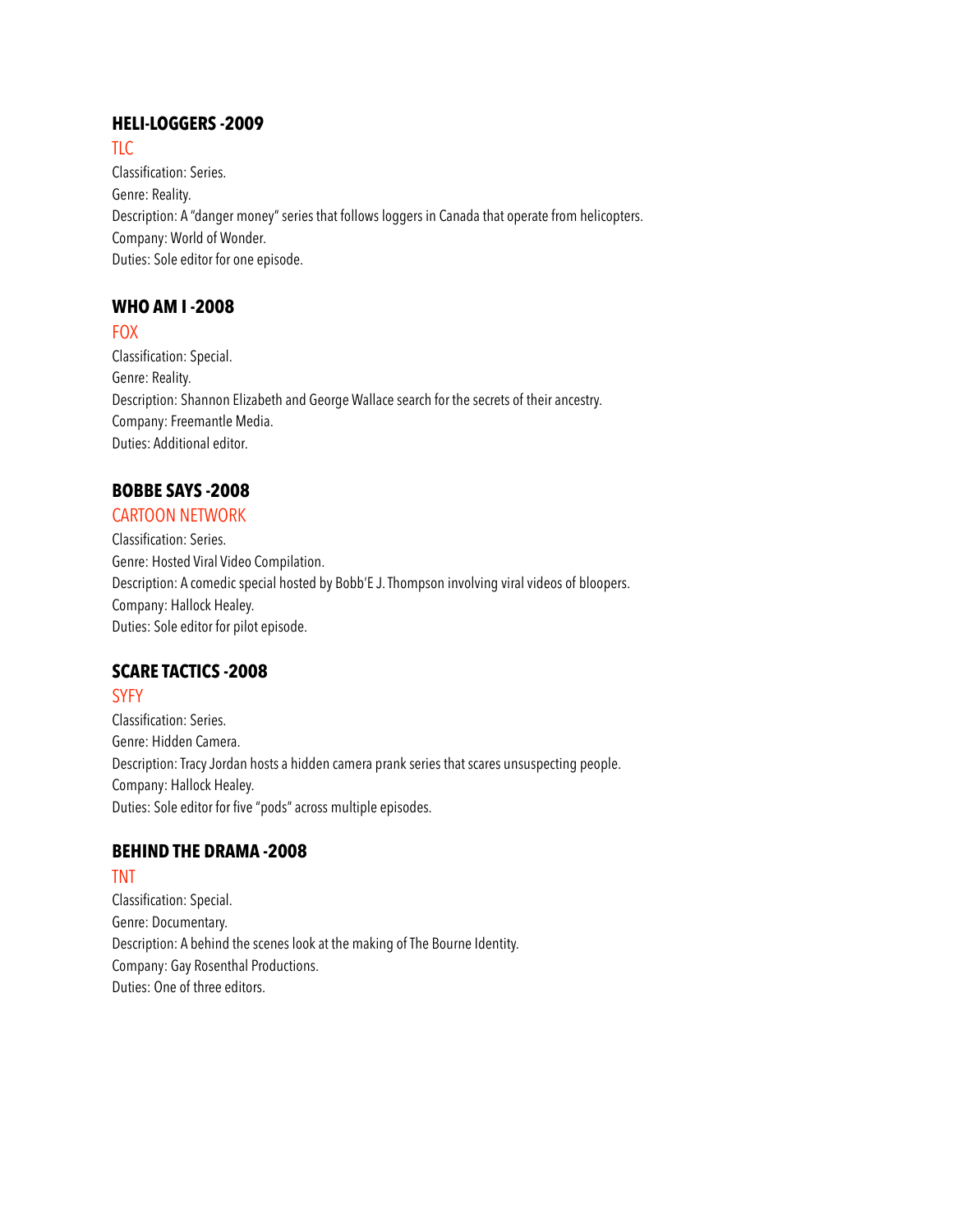#### **RED HOT AND GREEN -2008**

#### **HGTV**

Classification: Series. Genre: Lifestyle. Description: Remodeling homes in a way that is both hip and environmentally conscious. Company: High Noon. Duties: Sole editor for pilot and six episodes.

# **PETER YARROW IN CONCERT -2007**

#### **PBS**

Classification: Special. Genre: Concert. Description: Peter Yarrow of Peter, Paul and Mary in concert. Company: WNET ( Channel Thirteen ) NYC. Duties: Additional editor.

# **LITTLE PEOPLE BIG WORLD -2007**

# $TLC$

Classification: Series. Genre: Reality. Description: Following a family of little people and examining what it's like to be "little" in a "big" world. Company: Gay Rosenthal Productions. Duties: Sole editor for three episodes.

#### **MIAMI INK -2007**

# TLC

Classification: Series. Genre: Reality. Description: Involving a tattoo studio in Miami and the drama that takes place within the shop. Company: Original Media. Duties: Sole editor for one episode.

#### **LITTLE PEOPLE BIG WORLD (ROLOFF'S REMEMBER SEASON TWO SPECIAL) -2007** TLC

Classification: Special. Genre: Reality. Description: A retrospective special highlighting the greatest moments of season two. Company: Gay Rosenthal Productions. Duties: One of three editors.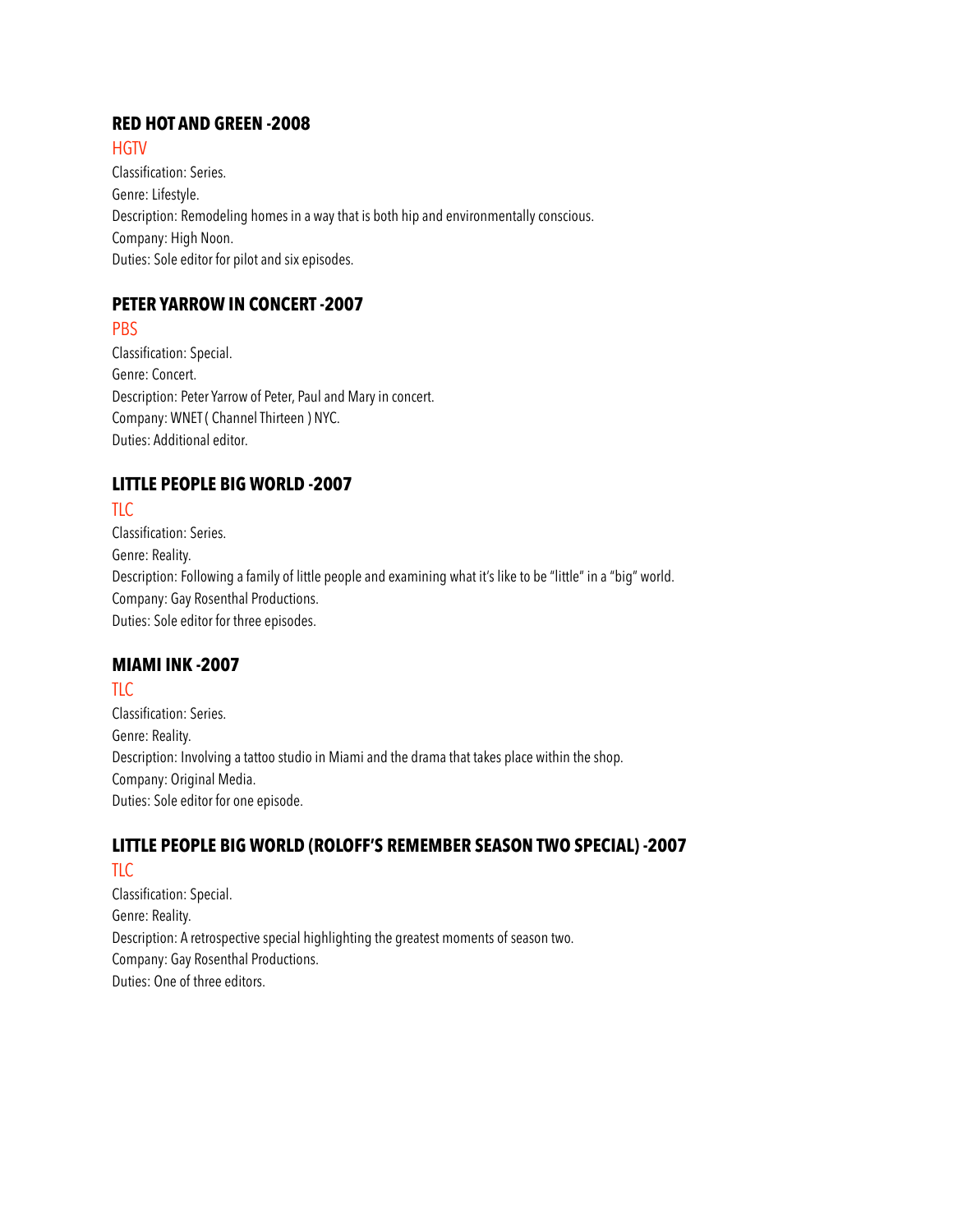#### **ENTERTAINMENT WEEKLY'S 50 GREATEST TELEVISION ICONS -2007**

#### TV LAND

Classification: Miniseries. Genre: Documentary. Description: A special about the most influential television icons of our time. Company: Gay Rosenthal Productions. Duties: One of five editors.

# **MYTH'S AND LEGENDS -2007**

#### TV LAND

Classification: Series. Genre: Documentary. Description: An investigative series that confirms or debunks popular urban myths. Company: Gay Rosenthal Productions. Duties: One of five editors for twelve episodes.

# **RACHEL RAY'S TASTY TRAVELS -2006**

# FOOD

Classification: Series. Genre: Food. Description: Rachel Ray travels the globe experiencing the local cuisine in exotic locations. Company: High Noon. Duties: Sole editor for one episode.

# **SEVEN DEADLY HOLLYWOOD SINS -2006**

#### E

Classification: Miniseries. Genre: Documentary. Description: A seven part themed special about the lives of Hollywood celebrities. Company: E Entertainment. Duties: Sole editor for one episode.

# **LIVING IN TV LAND WITH DAVEY JONES -2006**

# TV LAND

Classification: Series. Genre: Reality. Description: A "where are they now" style documentary about Davey Jones of the sixties band The Monkees. Company: County Line Productions. Duties: Sole editor.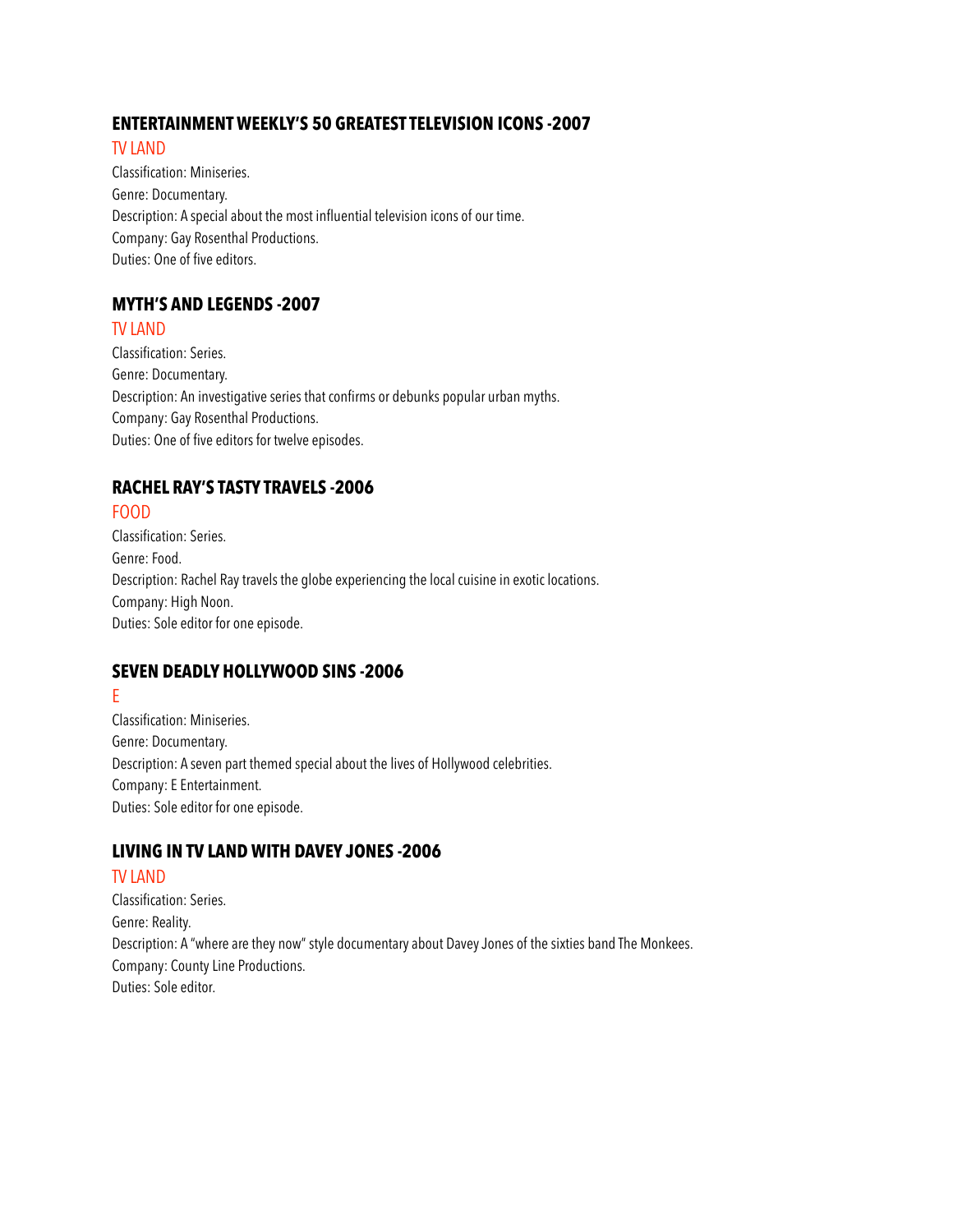#### **THE SECRET CHILDHOOD OF BRITNEY SPEARS -2005**

#### VH1

Classification: Special. Genre: Documentary. Description: A biography focusing on the childhood of Britney Spears. Company: County Line Productions. Duties: Additional editor.

# **ALL ACCESS -2005**

#### VH1

Classification: Series. Genre: Documentary. Description: Examining the biographies of popular culture icons. Company: Viacom. Duties: Sole editor for one episode and additional editor for one episode.

# **STORIES OF THE INNOCENCE PROJECT -2005**

# COURT TV

Classification: Series. Genre: Documentary. Description: We follow a Chicago law firm as they work to release the innocent from prison. Company: Nick Davis Productions. Duties: Sole editor for one episode and additional editor for one episode.

# **TRAVEL SPIES -2005**

#### **TRAVEL**

Classification: Series. Genre: Lifestyle and Hidden Camera. Description: A hidden camera series exposes the practices of vacation resorts and hotels for better or worse. Company: BBC. Duties: Additional editor for one episode.

# **BLACK IN THE DAY -2004**

#### VH1

Classification: Series. Genre: Documentary. Description: A documentary that examines the influence African Americans have had on modern culture. Company: Viacom. Duties: Additional editor.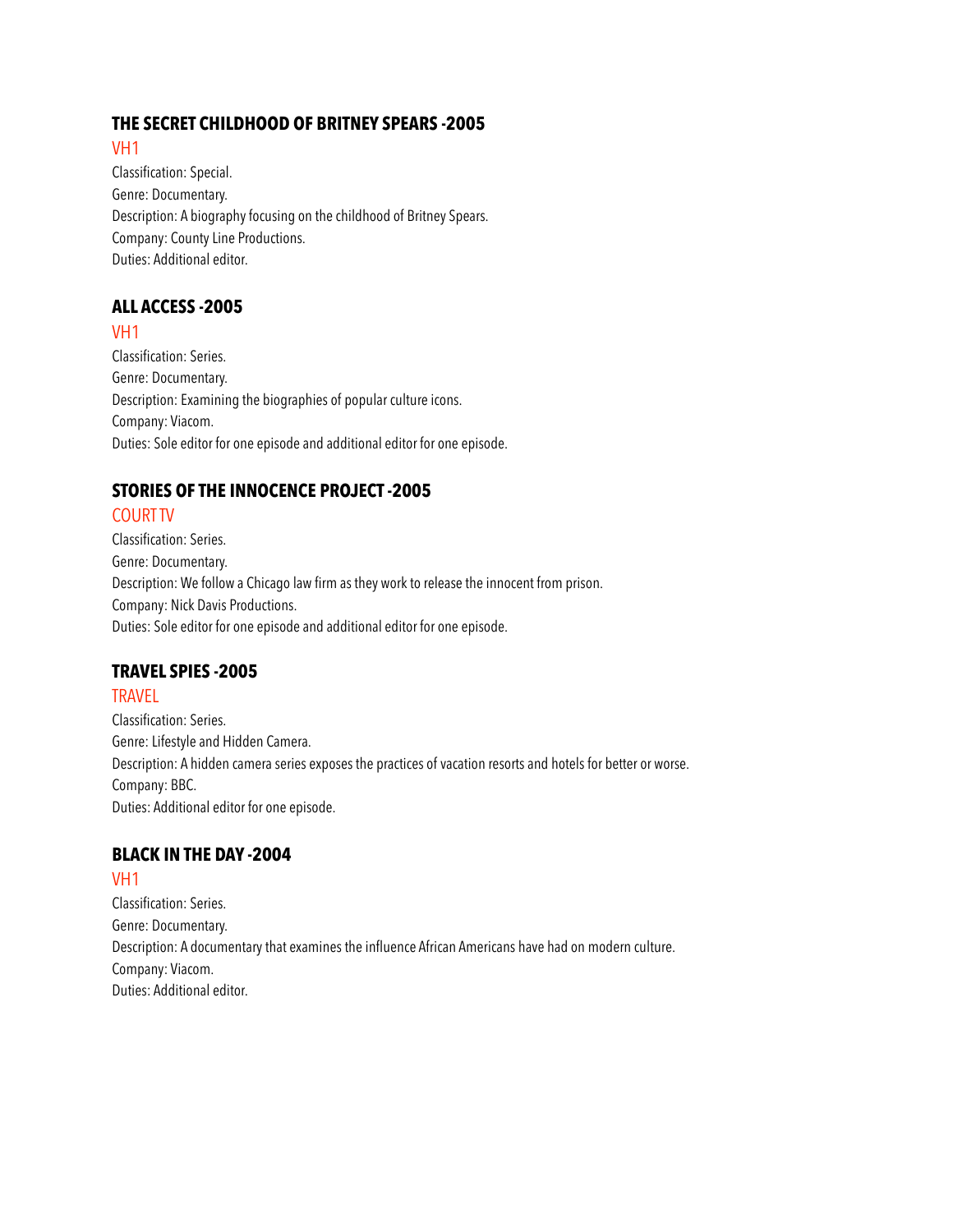#### **THE F LIST -2004**

**FUSE** 

Classification: Series. Genre: Documentary. Description: A music video countdown based on internet voting intercut with celebrity commentary. Company: Fuse. Duties: Sole editor for two episodes.

# **MEET THE SNIDERS -2004**

VH1

Classification: Special. Genre: Reality. Description: A reality special about the lead singer for the band Twisted Sister and his quirky family. Company: Loki Films. Duties: Sole editor.

# **MY COOLEST YEARS -2004**

# VH1

Classification: Series. Genre: Documentary. Description: A pop culture series that examines celebrities' favorite music and movies of their teen years. Company: Viacom. Duties: Sole editor for three episodes.

# **2004 MTV MOVIE AWARDS SPECIAL -2004**

# **MTV**

Classification: Special. Genre: Awards. Description: A special that highlight's the best moments of the MTV Movie Awards 2004. Company: Viacom. Duties: Sole editor.

# **2004 MTV SPRING BREAK SPECIAL -2004**

# MTV

Classification: Special. Genre: News. Description: A special that highlights the best moments of spring break 2004. Company: Viacom. Duties: Additional editor.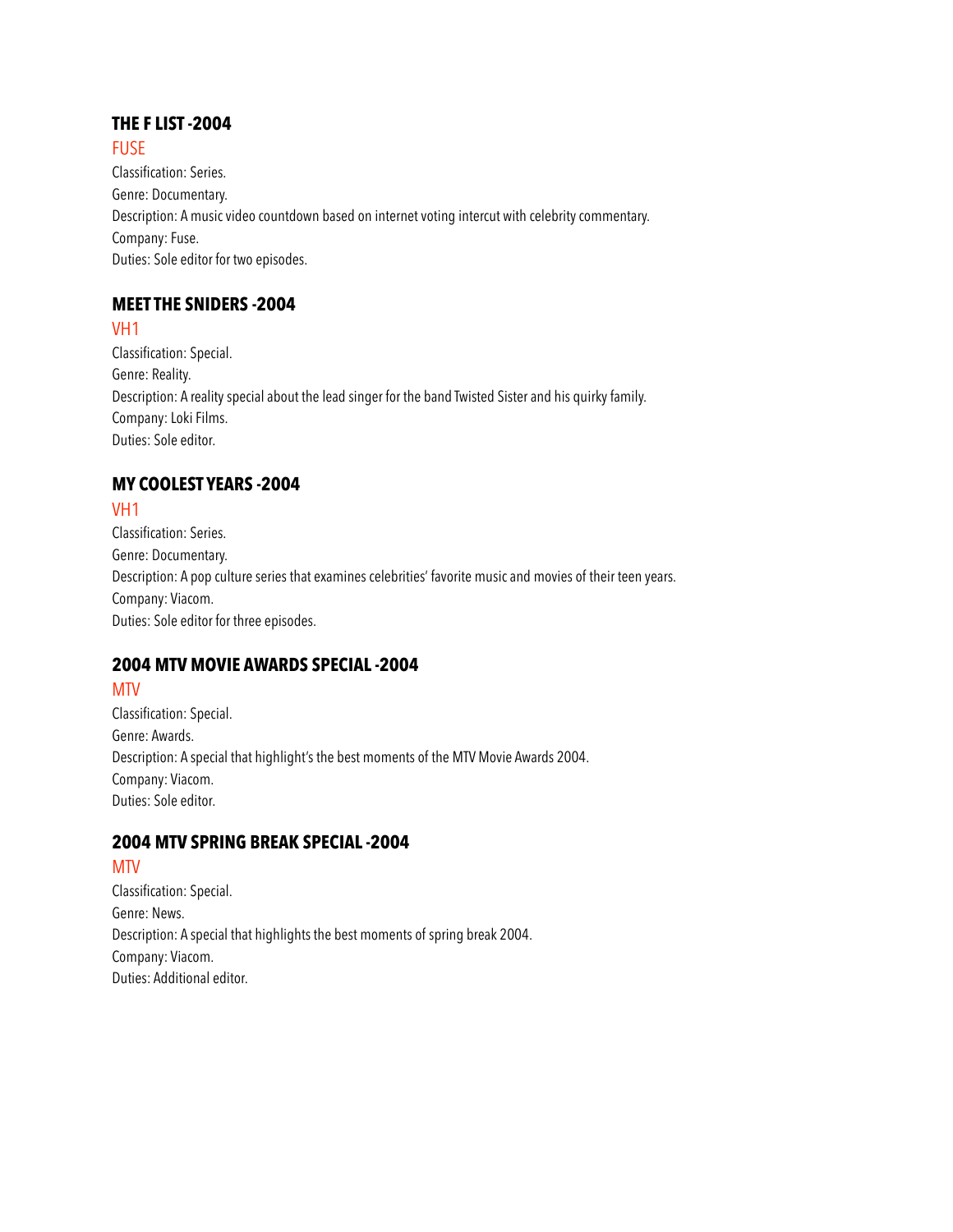## **MAXIM'S TOP 100 BODIES -2004**

#### VH1

Classification: Miniseries. Genre: Documentary. Description: A countdown special that lists the hottest bodies amongst celebrities. Company: Viacom. Duties: One of five editors.

# **I LOVE THE 80'S IN 3D -2004**

# VH1

Classification: Series. Genre: Documentary. Description: Reveling in the nostalgia of the 1980's. Company: Viacom. Duties: Additional editor for two episodes.

# **I LOVE THE 90'S PART DEUX -2004**

# VH1

Classification: Series. Genre: Documentary. Description: Reveling in the nostalgia of the 1990's. Company: Viacom. Duties: Sole editor for one episode.

# **RETRO-SEXUAL -2004**

# VH1

Classification: Five part special. Genre: News. Description: Reveling in the sexiness of 80's music, television and films. Company: Viacom. Duties: One of five editors.

# **A-Z -2003**

VH1 Classification: Series. Genre: Documentary. Description: An A-Z examination of 80's pop culture. Company: Viacom. Duties: Editor for one episode.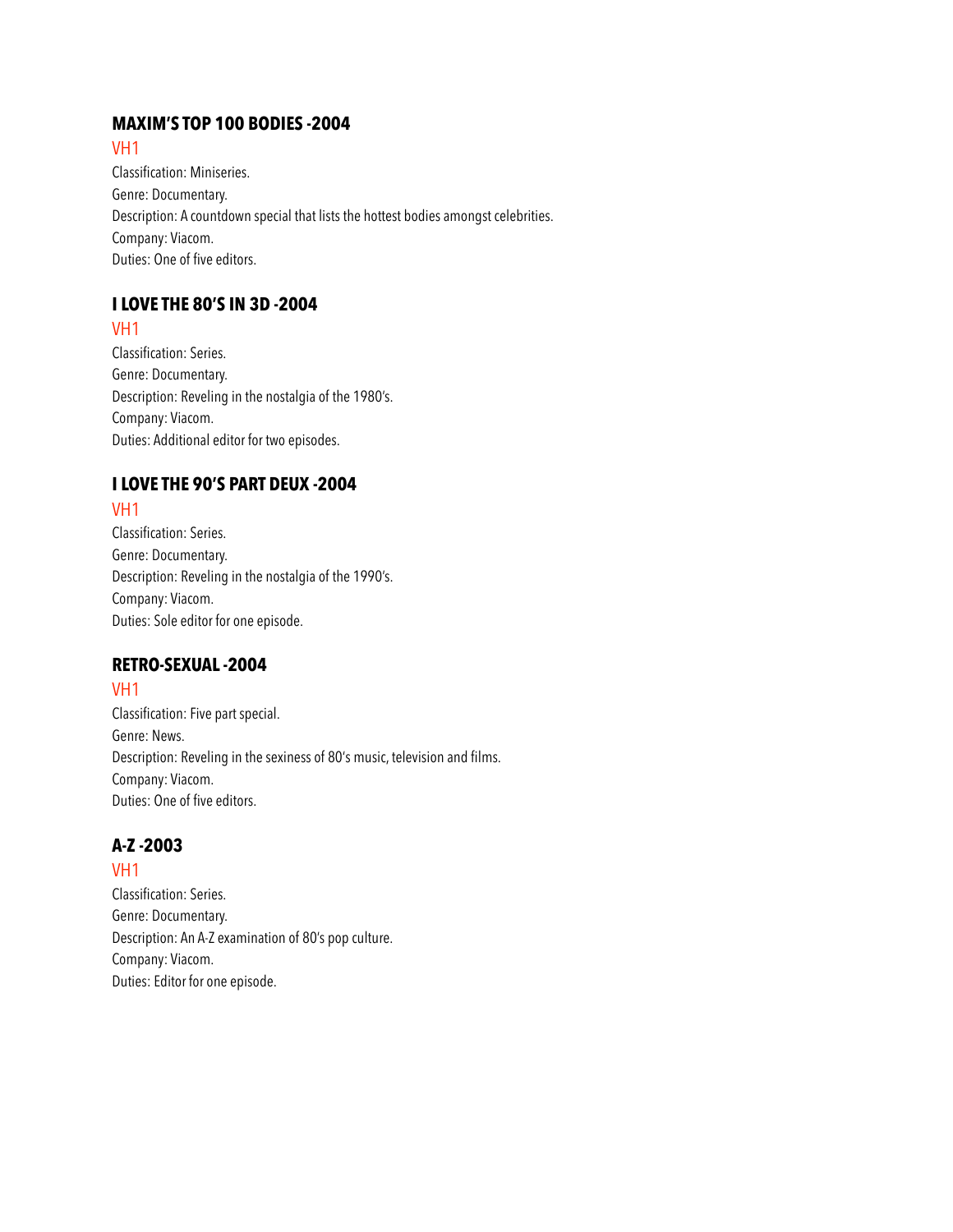#### **EXTREME TREASURES (SEASON ONE SPECIAL) -2003**

#### AUCTION HD

Classification: Special. Genre: Auction. Description: Highlighting the most valuable items sold in season one of Extreme Treasures. Company: Rainbow Media. Duties: Sole editor.

# **WORLD'S APART (SEASON ONE SPECIAL) -2003**

#### NATIONAL GEOGRAPHIC

Classification: Special. Genre: Reality. Description: Season one retrospective of families going to live with other families in third world countries. Company: True Entertainment. Duties: One of two editors.

# **POWER PRIVILEGE AND JUSTICE -2003**

#### COURT TV

Classification: Series. Genre: Documentary. Description: Investigating how the wealthy and powerful often manipulate the criminal justice system. Company: KPI. Duties: Sole editor for one episode.

# **SUPER SECRET MOVIE RULES -2003**

# VH1

Classification: Series. Genre: Documentary. Description: A fun and light series with celebrities speaking about their favorite movies. Company: World of Wonder. Duties: Sole editor for pilot episode.

# **TOTALLY GAY -2003**

VH1 Classification: Special. Genre: Documentary. Description: A documentary about how gays and lesbians have effected pop culture. Company: World of Wonder. Duties: Additional editor.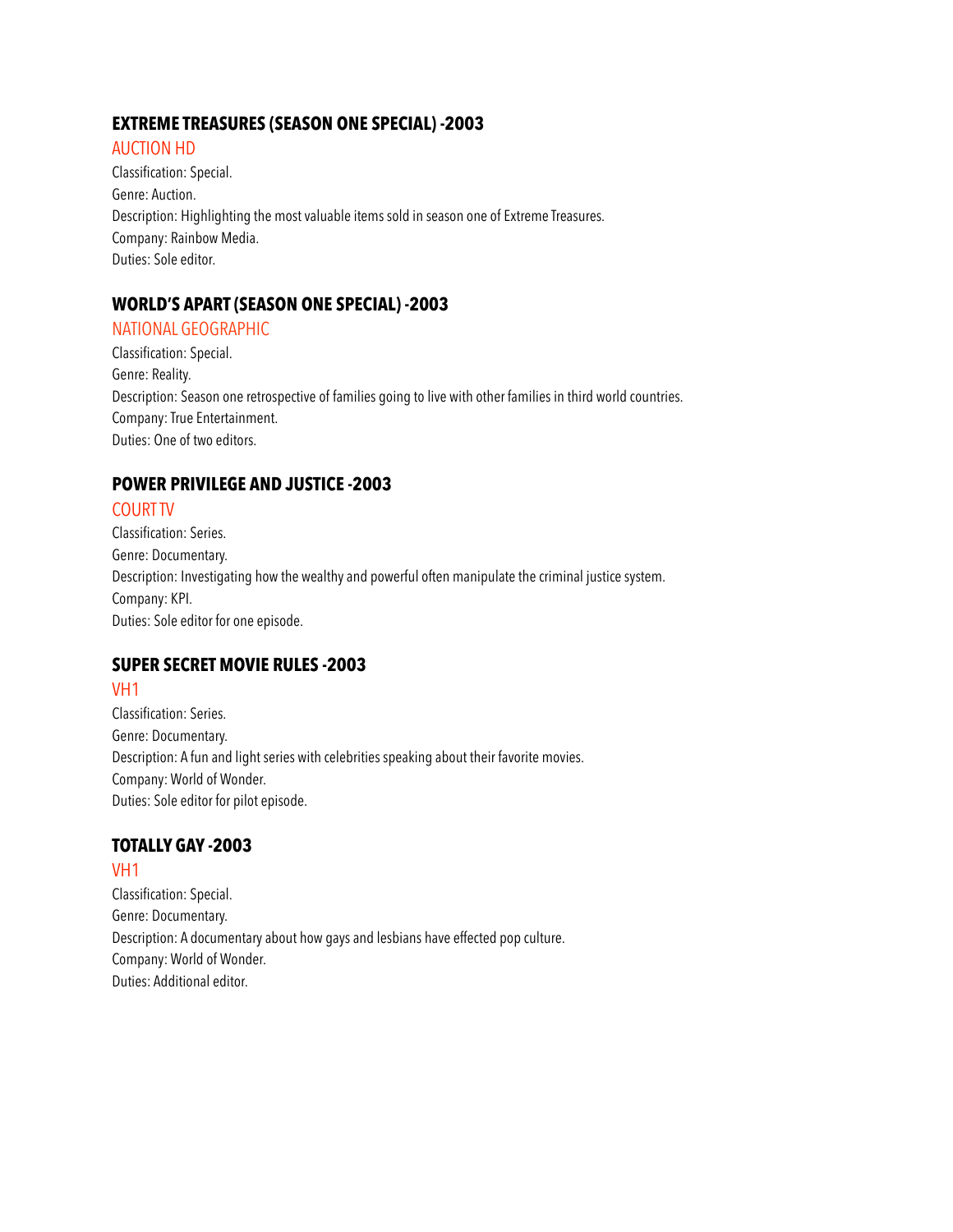# **SHOCK VIDEO -2003**

HBO

Classification: Special. Genre: Documentary. Description: Highlighting the raciest and most subversive programming across the globe in 2004 Company: Word of Wonder. Duties: Additional editor.

# **THE HEROES OF BAD TASTE -2003**

#### VH1

Classification: Series. Genre: Documentary. Description: Poking fun at how tawdry Hollywood celebrities can be. Company: Word of Wonder. Duties: One of three editors.

# **DEEP SEA DETECTIVES -2003**

#### **HISTORY**

Classification: Series. Genre: Documentary. Description: Explaining the causes of some of the world's most famous shipwrecks. Company: KPI. Duties: Sole editor for one episode.

# **WORLD WAR TWO KAMIKAZES IN COLOR -2002**

# **HISTORY**

Classification: Special. Genre: Documentary. Description: The stories of World War Two airmen told exclusively with color and colorized footage. Company: KPI. Duties: Additional editor.

# **BUT I PLAY ONE ON TV -2002**

# BRAVO

Classification: Special. Genre: Reality. Description: Celebrities take on in real life the roles they play on TV. Company: KPI. Duties: Sole editor.